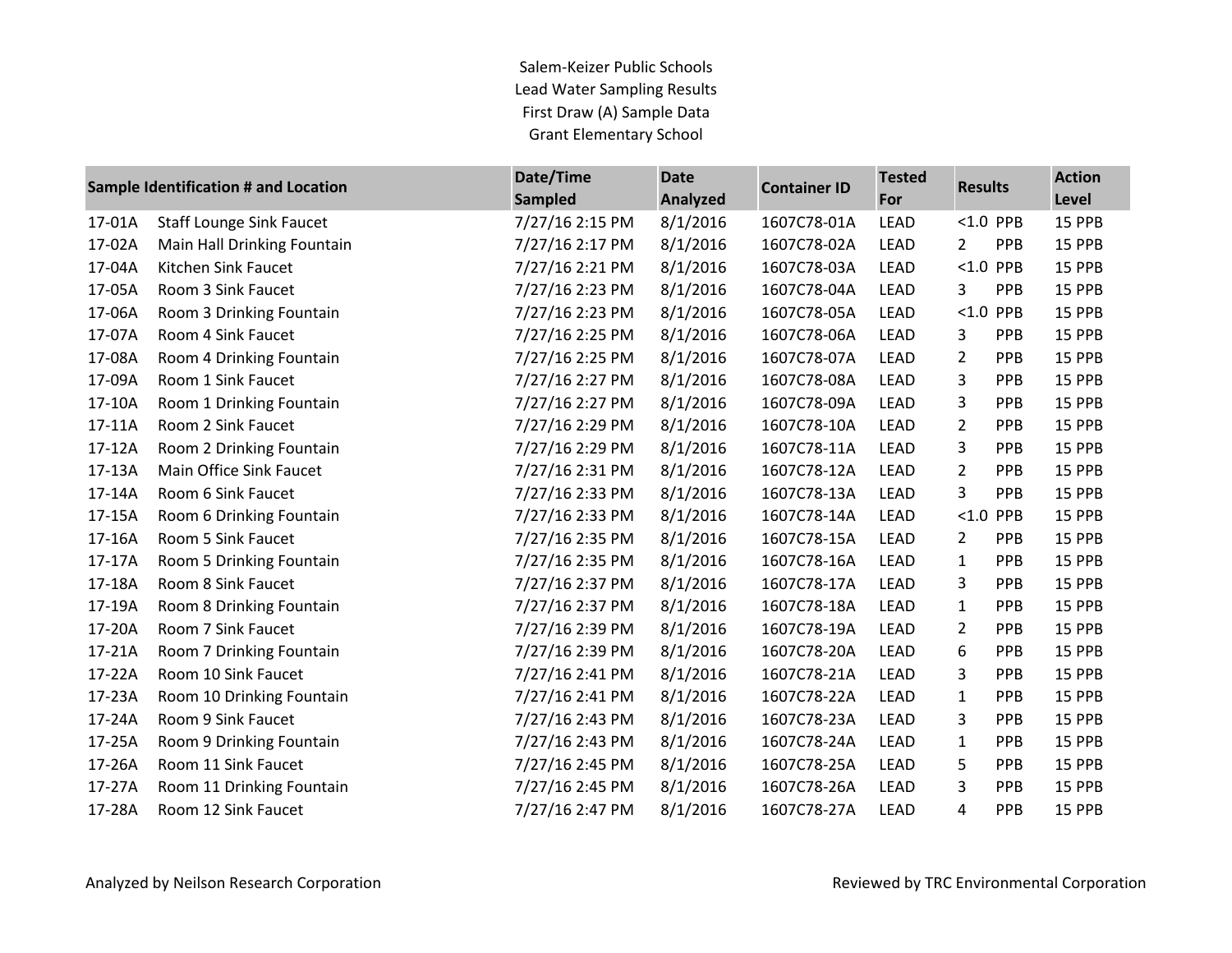## Salem-Keizer Public Schools Lead Water Sampling Results First Draw (A) Sample Data Grant Elementary School

| 17-29A | Room 12 Drinking Fountain                      | 7/27/16 2:47 PM | 8/1/2016 | 1607C78-28A | <b>LEAD</b> | 3              | <b>PPB</b> | <b>15 PPB</b> |
|--------|------------------------------------------------|-----------------|----------|-------------|-------------|----------------|------------|---------------|
| 17-30A | Main Hall Near Room 5 Drinking Fountain        | 7/27/16 2:49 PM | 8/1/2016 | 1607C78-29A | <b>LEAD</b> | 4              | PPB        | <b>15 PPB</b> |
| 17-31A | <b>Music Room Sink Faucet</b>                  | 7/27/16 2:51 PM | 8/1/2016 | 1607C78-30A | LEAD        | 4              | PPB        | 15 PPB        |
| 17-32A | <b>Music Room Drinking Fountain</b>            | 7/27/16 2:51 PM | 8/1/2016 | 1607C78-31A | LEAD        | $\overline{7}$ | <b>PPB</b> | 15 PPB        |
| 17-33A | <b>Gymnasium Drinking Fountain</b>             | 7/27/16 2:53 PM | 8/1/2016 | 1607C78-32A | <b>LEAD</b> | 3              | <b>PPB</b> | 15 PPB        |
| 17-34A | Room 120 Sink Faucet                           | 7/27/16 2:55 PM | 8/1/2016 | 1607C78-33A | LEAD        | 1              | PPB        | 15 PPB        |
| 17-35A | Room 140 Sink Faucet                           | 7/27/16 2:57 PM | 8/1/2016 | 1607C78-34A | LEAD        | 3              | PPB        | <b>15 PPB</b> |
| 17-36A | Annex Main Hall Drinking Fountain (Left)       | 7/27/16 2:59 PM | 8/1/2016 | 1607C78-35A | <b>LEAD</b> | $< 1.0$ PPB    |            | 15 PPB        |
| 17-37A | Annex Main Hall Drinking Fountain (Right)      | 7/27/16 3:01 PM | 8/1/2016 | 1607C78-36A | LEAD        | $< 1.0$ PPB    |            | <b>15 PPB</b> |
| 17-38A | Room 160 Sink Faucet                           | 7/27/16 3:03 PM | 8/1/2016 | 1607C78-37A | LEAD        | $\mathbf{1}$   | <b>PPB</b> | 15 PPB        |
| 17-39A | Room 180 Sink Faucet                           | 7/27/16 3:05 PM | 8/1/2016 | 1607C78-38A | LEAD        | $\overline{2}$ | PPB        | 15 PPB        |
| 17-40A | Room 280 Sink Faucet                           | 7/27/16 3:07 PM | 8/1/2016 | 1607C78-39A | <b>LEAD</b> | $\mathbf{1}$   | PPB        | <b>15 PPB</b> |
| 17-41A | Room 260 Sink Faucet                           | 7/27/16 3:09 PM | 8/1/2016 | 1607C78-40A | LEAD        | $\mathbf{1}$   | PPB        | 15 PPB        |
| 17-42A | Annex 2nd Floor Hall Drinking Fountain (Left)  | 7/27/16 3:11 PM | 8/2/2016 | 1607C78-41A | LEAD        | $< 1.0$ PPB    |            | 15 PPB        |
| 17-43A | Annex 2nd Floor Hall Drinking Fountain (Right) | 7/27/16 3:13 PM | 8/1/2016 | 1607C78-42A | LEAD        | $< 1.0$ PPB    |            | <b>15 PPB</b> |
| 17-44A | Room 220 Sink Faucet                           | 7/27/16 3:15 PM | 8/1/2016 | 1607C78-43A | LEAD        | 1              | <b>PPB</b> | <b>15 PPB</b> |
|        |                                                |                 |          |             |             |                |            |               |

EPA Action Level for Lead in Schools is 20 PPB

SKPS Action Level for Lead is 15 PPB

**Highlighted samples are at or exceed the Salem-Keizer Public Schools (SKPS) Action Level**